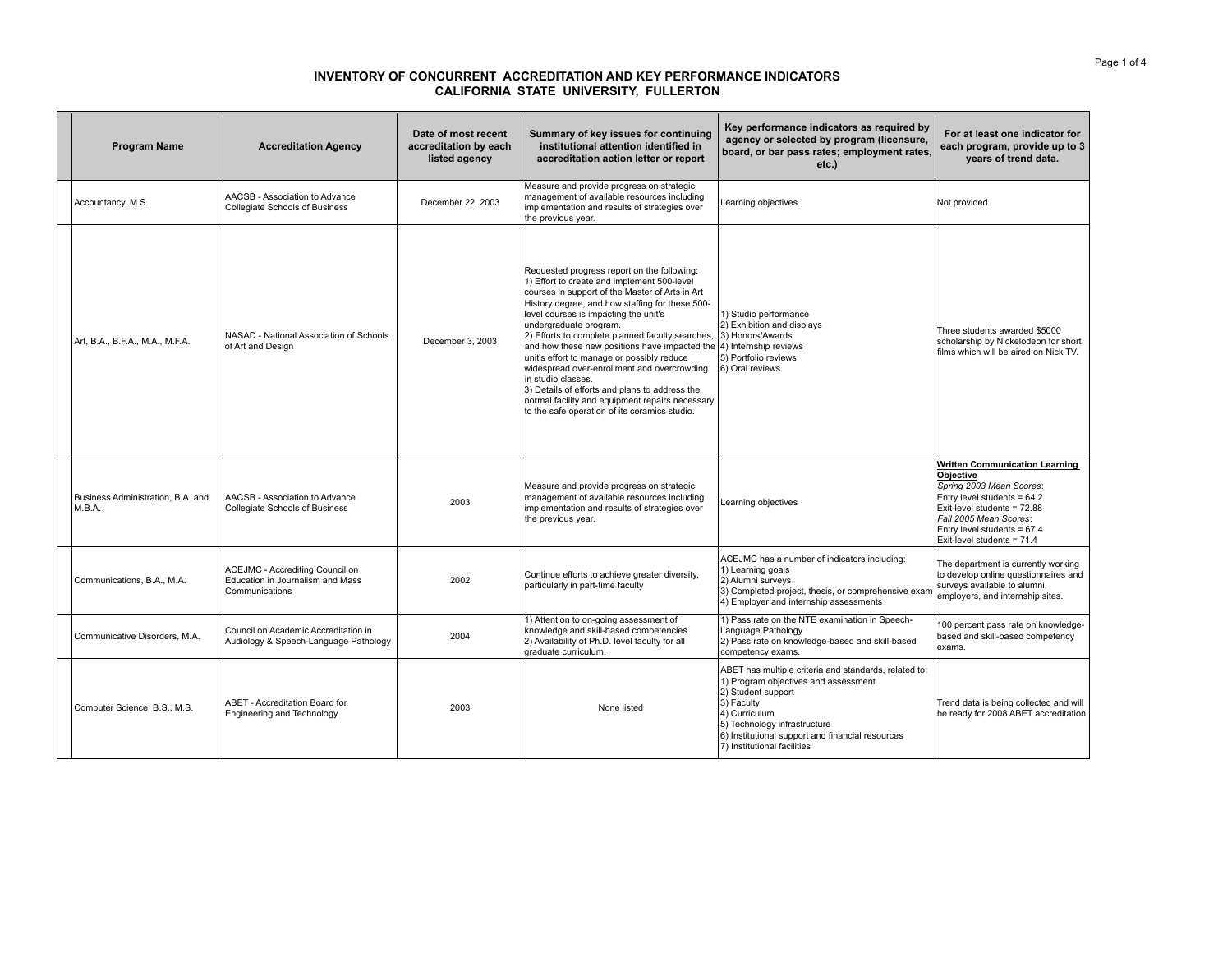| <b>Program Name</b>                                                                 | <b>Accreditation Agency</b>                                              | Date of most recent<br>accreditation by each<br>listed agency | Summary of key issues for continuing<br>institutional attention identified in<br>accreditation action letter or report                                                                                                                                                                                                                                                                                                                                                                                                                                                                                                                                                                         | Key performance indicators as required by<br>agency or selected by program (licensure,<br>board, or bar pass rates; employment rates,<br>$etc.$ )                                                                                                                                                                                                                                                                                                                                                                                                                                                                                                                                                                                                                                                                                                                                                                                                                                                     | For at least one indicator for<br>each program, provide up to 3<br>years of trend data.                                                                                                                                                                                                                                                                                                                             |
|-------------------------------------------------------------------------------------|--------------------------------------------------------------------------|---------------------------------------------------------------|------------------------------------------------------------------------------------------------------------------------------------------------------------------------------------------------------------------------------------------------------------------------------------------------------------------------------------------------------------------------------------------------------------------------------------------------------------------------------------------------------------------------------------------------------------------------------------------------------------------------------------------------------------------------------------------------|-------------------------------------------------------------------------------------------------------------------------------------------------------------------------------------------------------------------------------------------------------------------------------------------------------------------------------------------------------------------------------------------------------------------------------------------------------------------------------------------------------------------------------------------------------------------------------------------------------------------------------------------------------------------------------------------------------------------------------------------------------------------------------------------------------------------------------------------------------------------------------------------------------------------------------------------------------------------------------------------------------|---------------------------------------------------------------------------------------------------------------------------------------------------------------------------------------------------------------------------------------------------------------------------------------------------------------------------------------------------------------------------------------------------------------------|
| Counseling, M.S.                                                                    | CACREP - Council for Accreditation of<br>Counseling and Related Programs | January 10, 2007                                              | 1) Provide more training for supervisors at our<br>agencies<br>2) Create an evaluation form for agencies to<br>provide feedback about the quality and<br>preparedness of our students<br>3) Assure students maintain the identity of being<br>professional counselors                                                                                                                                                                                                                                                                                                                                                                                                                          | 1) Alumni surveys<br>2) Practicum agency surveys<br>3) Employer surveys<br>4) Licensure pass rates                                                                                                                                                                                                                                                                                                                                                                                                                                                                                                                                                                                                                                                                                                                                                                                                                                                                                                    | 1) Alumni survey: education and<br>overall experience - 53.3% Excellent,<br>40% Above Average<br>2) Agency survey: overall educational<br>preparation - 29% Excellent, 47%<br>Above Average<br>3) Employer evaluation: overall<br>educational preparation - 50%<br>Excellent, 24% Above Average<br>4) Licensure pass rates (first time):<br>written exam - 84%, Clinical vignette<br>exam - 89% (test taken Dec 06) |
| Credentials                                                                         | California Commission on Teacher<br>Credentialing                        | November 1, 2000                                              | Conceptual framework - theory and research on<br>which programs are based was not fully<br>developed                                                                                                                                                                                                                                                                                                                                                                                                                                                                                                                                                                                           | Writing sample is one measure of content knowledge<br>scored on common rubric across departments (all<br>grad programs)                                                                                                                                                                                                                                                                                                                                                                                                                                                                                                                                                                                                                                                                                                                                                                                                                                                                               | Trend data not yet available                                                                                                                                                                                                                                                                                                                                                                                        |
| Dance, B.A.                                                                         | NASD - National Association of Schools of<br>Dance                       | October 3, 2003                                               | 1) Requested status update on construction of<br>performing arts complex. 2) Provide<br>additional information concerning the status of<br>efforts to secure additional resourcces for dance<br>accompanists.<br>3) Results of deliberations regarding a<br>permanent seat on the Departmental Executive<br>Committee for the dance coordinator.<br>4) Further documentation clarifying the<br>administrative responsibilities and evaluative<br>procedures in place with regard to the position<br>of dance coordinator.<br>5) Consideration of extent the current contact<br>hour policies and scheduling policies of Level IV<br>in dance technique reflect stated goals and<br>objectives. | Employment rate of alumni three to five years after<br>graduation                                                                                                                                                                                                                                                                                                                                                                                                                                                                                                                                                                                                                                                                                                                                                                                                                                                                                                                                     | Trend data is being collected as of<br>Spring 2007 semester.                                                                                                                                                                                                                                                                                                                                                        |
| Education, M.S.                                                                     | NCATE - National Council for Accreditation<br>of Teacher Education       | <b>Fall 2000</b>                                              | None listed                                                                                                                                                                                                                                                                                                                                                                                                                                                                                                                                                                                                                                                                                    | 1) Pre-admission assessment<br>2) Writing assessment<br>3) Mid-point assessment<br>4) Exit assessment                                                                                                                                                                                                                                                                                                                                                                                                                                                                                                                                                                                                                                                                                                                                                                                                                                                                                                 | The education unit at CSUF has<br>developed an assessment plan and<br>has begun to collect data; however<br>only preliminary data has been<br>collected at this time.                                                                                                                                                                                                                                               |
| Engineering (Civil -B.S., M.S.;<br>Electrical-B.S., M.S.; Mechanical<br>B.S., M.S.) | <b>ABET - Accreditation Board for</b><br>Engineering and Technology      | 2003                                                          | None listed                                                                                                                                                                                                                                                                                                                                                                                                                                                                                                                                                                                                                                                                                    | 1) Ability to apply knowledge of mathematics, science, and<br>engineering<br>2) Ability to design and conduct experiments, as well as to<br>analyze and interpret data<br>3) Ability to design a system, component, or process to<br>meet desired needs within realistic constraints such as<br>economic, environmental, social political, ethical, health<br>and safety, manufacturability, and sustainability<br>4) Ability to function on multi-disciplinary teams<br>5) Ability to identify, formulate, and solve engineering<br>problems<br>6) Understanding of professional and ethical responsibility<br>7) Ability to communicate effectively<br>8) Broad education necessary to understand the impact of<br>engineering solutions in a global, economic,<br>environmental, and societal context<br>9) Recognition of the need for, and an ability to engage in<br>life-long learning<br>10) Knowledge of contemporary issues<br>11) Ability to use the techniques, skills, and modern engine | Frend data is being collected and will<br>be ready for 2008 ABET accreditation                                                                                                                                                                                                                                                                                                                                      |
| Human Services, B.S.                                                                | CSHSE - Council for Standards in Human<br>Service Education              | Apr-07                                                        | Written standards and procedures for admitting,<br>retaining, and dismissing students should be<br>included in the field practice manual and a copy<br>should be distributed to students early in the<br>program.                                                                                                                                                                                                                                                                                                                                                                                                                                                                              | 1) Admissions to graduate programs<br>2) Employment rates of Alumni three years after<br>graduation                                                                                                                                                                                                                                                                                                                                                                                                                                                                                                                                                                                                                                                                                                                                                                                                                                                                                                   | 1) 86.7% of the respondents were<br>currently employed (1999)<br>2) 89.4% of the respondents were<br>currently employed (2005)                                                                                                                                                                                                                                                                                      |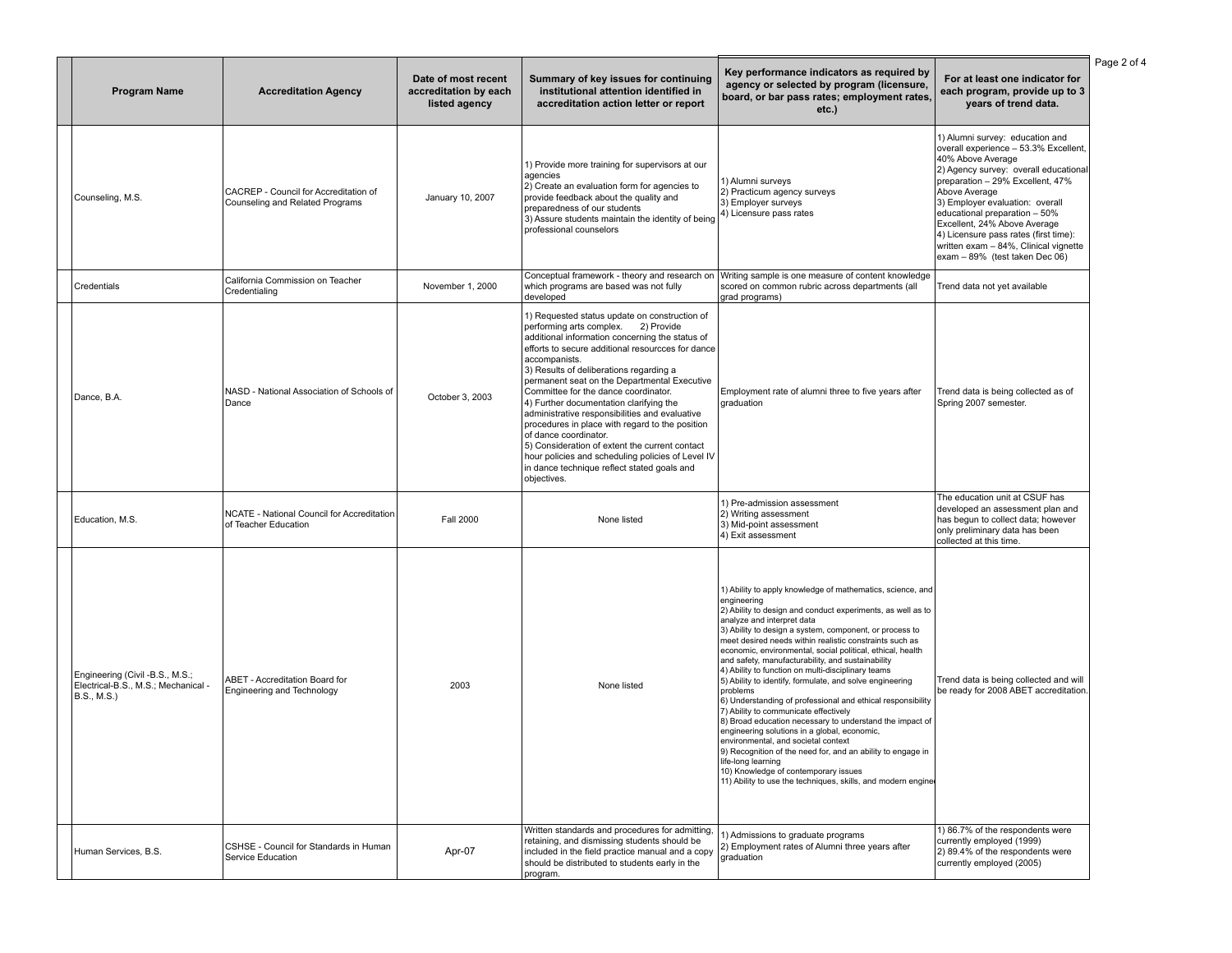| <b>Program Name</b>                                               | <b>Accreditation Agency</b>                                           | Date of most recent<br>accreditation by each<br>listed agency | Summary of key issues for continuing<br>institutional attention identified in<br>accreditation action letter or report                                                                                                                                                                                                                                                                                                                                                                                                                                                                                                      | Key performance indicators as required by<br>agency or selected by program (licensure,<br>board, or bar pass rates; employment rates,<br>$etc.$ )                                                               | For at least one indicator for<br>each program, provide up to 3<br>years of trend data.                                                                                                                                                                                    |
|-------------------------------------------------------------------|-----------------------------------------------------------------------|---------------------------------------------------------------|-----------------------------------------------------------------------------------------------------------------------------------------------------------------------------------------------------------------------------------------------------------------------------------------------------------------------------------------------------------------------------------------------------------------------------------------------------------------------------------------------------------------------------------------------------------------------------------------------------------------------------|-----------------------------------------------------------------------------------------------------------------------------------------------------------------------------------------------------------------|----------------------------------------------------------------------------------------------------------------------------------------------------------------------------------------------------------------------------------------------------------------------------|
| Human Services, B.S.                                              | CAADE - California Association of Alcohol<br>and Drug Educators       | Apr-06                                                        | Written standards and procedures for admitting,<br>retaining, and dismissing students should be<br>included in the field practice manual and a copy<br>should be distributed to students early in the<br>program.                                                                                                                                                                                                                                                                                                                                                                                                           | 1) Admissions to graduate programs<br>2) Employment rates of Alumni three years after<br>graduation                                                                                                             | 1) 86.7% of the respondents were<br>currently employed (1999)<br>2) 89.4% of the respondents were<br>currently employed (2005)                                                                                                                                             |
| Kinesiology, B.S. (ATEP - Athletic<br>Training Education Program) | CAATE - Commission on Accreditation of<br>Athletic Training Education | Apr-07                                                        | Lack of an "athletic training" major within the<br>Department of Kinesiology                                                                                                                                                                                                                                                                                                                                                                                                                                                                                                                                                | CAATE reviews a number of indicators including:<br>1) ATEP completion rates<br>2) Graduation rates<br>3) National Board Exam (BOC) success rates                                                                | Since 2001:<br>1) ATEP completion rate = 96.8%<br>2) ATEP graduation rate = 96.8%<br>3) BOC exam success rate = 85.8%                                                                                                                                                      |
| Music, B.A., M.A., M.M.                                           | NASM - National Association of Schools of<br>Music                    | December 19, 2006                                             | 1) Implementation of an enrollment<br>management system has been recommended to<br>assist in identifying continuing costs and<br>articulating priorities since each additional<br>enrollment seems to incur costs far beyond the<br>revenue or credit it brings in.<br>2) The relatively meager music scholarship<br>resources and the withdrawal of administrative<br>scholarship support of the department's string<br>program promotes a degree of instability.<br>3) Funds to replace musical instruments and<br>other traditional equipment have been more<br>difficult to obtain than funds to support<br>technology. | 1) Number of students admitted to graduate school<br>and credential programs.<br>2) Employment rates 5 years after graduation.                                                                                  | No trend data currently available.                                                                                                                                                                                                                                         |
| Nursing, B.S. (RN to BSN program)                                 | CCNE - Commission on Collegiate Nursing<br>Education                  | April 21, 2007                                                | 1) Better tracking and documentation of<br>aggregate data analysis and identification of<br>trends/issues to evaluate program effectiveness,<br>including student learning outcomes and<br>attrition/graduation rates.<br>2) Inadequate office/instructional space,<br>especially in the main office and the advising<br>center.<br>3) Recommendation to look at reorganization of<br>department into a school of nursing.                                                                                                                                                                                                  | 1) Capstone course<br>2) Employment rates<br>3) Honors/Awards<br>4) Graduation rates<br>5) Satisfaction with program from students, alumni,<br>employers                                                        | 93% of students employed at time of<br>graduation (2004-2006)                                                                                                                                                                                                              |
| Nursing, M.S.                                                     | CCNE - Commission on Collegiate Nursing<br>Education                  | April 21, 2007                                                | 1) Better tracking and documentation of<br>aggregate data analysis and identification of<br>trends/issues to evaluate program effectiveness,<br>including student learning outcomes and<br>attrition/graduation rates.<br>2) Inadequate office/instructional space,<br>especially in the main office and the advising<br>center.<br>3) Recommendation to look at reorganization of<br>department into a school of nursing.                                                                                                                                                                                                  | 1) Culminating experience<br>2) Employment rates<br>3) Honors/Awards<br>4) Graduation rates<br>5) Certification pass rates (CRNA, FNP, WHC)<br>6) Satisfaction with program from students, alumni,<br>employers | 1) Graduation rate 2001-2005 was<br>92.5%<br>2) WHC/NP certification from NCC:<br>100% (first year of data)<br>3) Two MSN graduates received<br>recognition at CSUF Honors<br>Convocation between 2004-2006<br>(Outstanding Graduate Student;<br>Outstanding Thesis Award) |
| Nursing, prelicensure EL-MSN and<br>EL-BSN programs               | Board of Registered Nursing                                           | December 15, 2006                                             | 1) BRN site visit to occur in July 2007 to view<br>completion of Nursing Skills Lab<br>2) Return accreditation visit to be scheduled<br>when students eligible for NCLEX [12/2008 (EL-<br>MSN) and 05/2010 (EL-BSN)]                                                                                                                                                                                                                                                                                                                                                                                                        | 1) NCLEX pass-rate for first time and repeat test<br>takers<br>2) Attrition and progression statistics<br>3) ATI RN Comprehensive Predictor<br>4) Employment rates                                              | New programs; no data available                                                                                                                                                                                                                                            |
| Nursing, M.S. (Nurse Anesthetist<br>Concentration)                | Council on Accreditation of Nurse<br>Anesthesia Educational Programs  | May 19, 2007                                                  | 1) While multiple evaluations of program areas<br>are conducted, there is no concise overall<br>evaluation plan that delineates the process of<br>the review of the results and the implementation<br>plan.<br>2) Although program is conducting all of the<br>appropriate evaluations in all areas of the<br>didactic/clinical program, need to more clearly<br>outline the program evaluation processes as<br>they relate to the ongoing multiple evaluation<br>plans.                                                                                                                                                    | 1) Graduation rates<br>2) Certification pass rates<br>3) Employment rates                                                                                                                                       | 1) 94% pass rate on National<br>certification exam over last 3 years<br>2) 100% of graduates employed in<br>last 3 years                                                                                                                                                   |